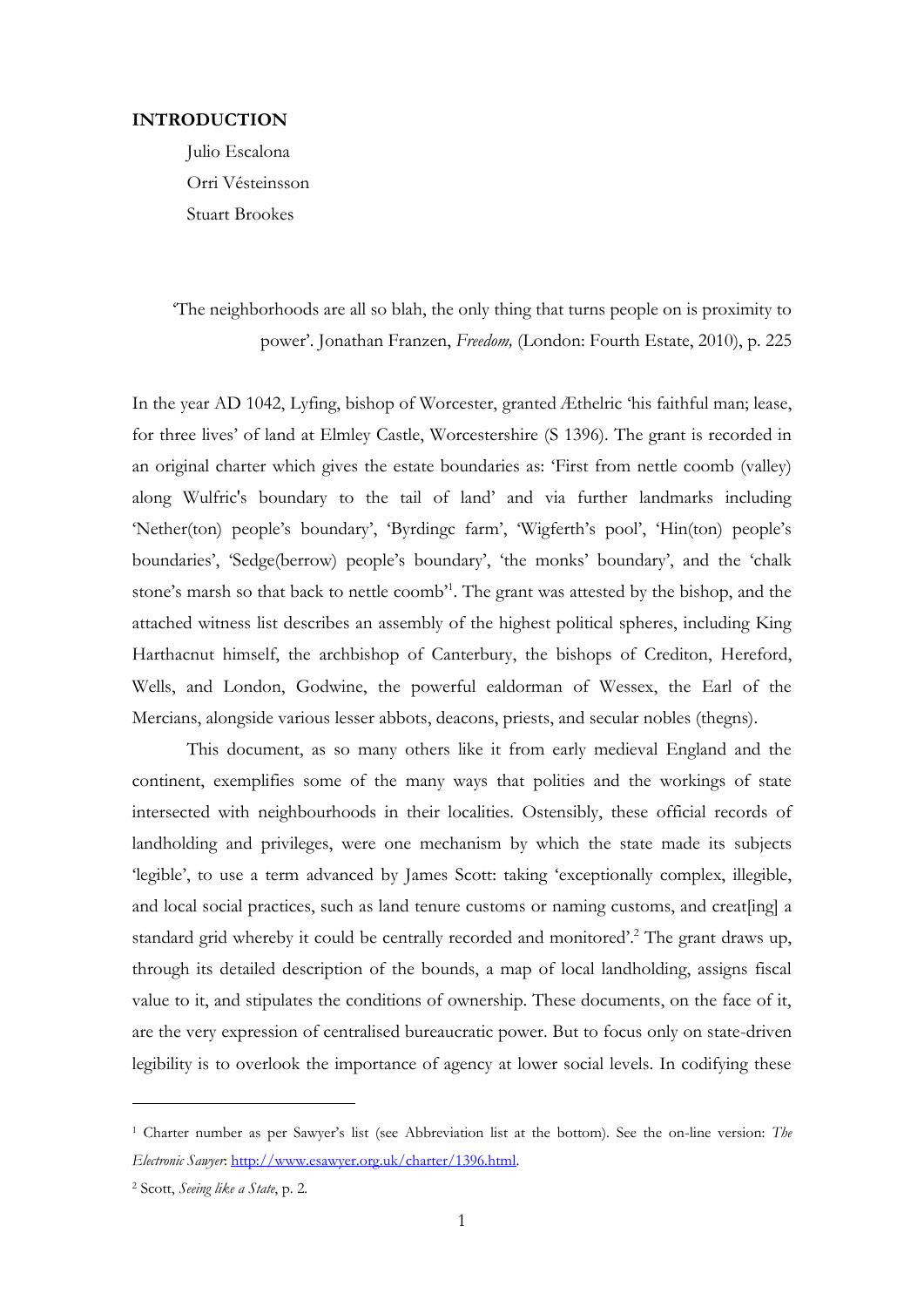conditions, each charter draws on local practices and knowledge—of patterns of ownership, community identities, local resources—which furthermore reinforce and formalise the spatial limits of the neighbourhoods they describe. Charters reflect, in other words, the interests of the state, the investment of local communities, and, in the formula of the diplomatic, the scribal practices of the officials that sat at the interface between polities and neighbourhoods. In some cases, they can reflect even more than that. Early medieval Europe is different to those states described by Scott in at least one crucial respect: systems of legibility had been around for a long time and could survive in local practice even in the absence of states. Legibility in some cases emerged, not as an imposition from above, but from institutions existing in their localities.

This book marks the culmination of a collective effort that has spanned over a decade and three funded projects, focusing on the relationships between the local and the world beyond in the early Middle Ages. Over the course of these projects our interests have shifted from the analysis of local communities,<sup>3</sup> to theoretical issues of scale and scale change, and the conceptualization of complexity in these societies.<sup>4</sup> This third volume focuses more specifically upon local and supralocal relationships: the 'neighbourhoods' and 'polities' of early medieval Europe.<sup>5</sup>

Both 'polity' and 'neighbourhood' are concepts that need to be grounded in specific historical contexts. In defining 'polities', questions can be asked about the nature of power and how it is rooted in the local: how was authority exercised locally; what was the reality of people's experience of power; and to what degree was it consultative with, and receptive to, local concerns? 'Neighbourhood' in turn, requires understandings of the everyday expressions of social behaviours, and how localities could become the building blocks of societies. What and who constituted the neighbourhood community, and what obligations existed locally to regulate the family, labour, conflict, and justice? The varying complexity of early medieval societies is expressed in the 'social distance' between these two opposite ends of the spectrum. Did ongoing dynamics at the micro-levels of society affect—actively

<u>.</u>

<sup>3</sup> Davies, Halsall, and Reynolds, eds, *People and Space in the Middle Ages*.

<sup>4</sup> Escalona and Reynolds, eds, *Scale and Scale Change in the Early Middle Ages*.

<sup>5</sup> This was realized within the framework of the research project "The Foundations of the European Space (2): Local Identities and Emerging States in Early Medieval Europe", funded by the Spanish Government (Plan Nacional de I+D+i HAR2010-21950-C03-01). We also gratefully acknowledge the University of Iceland, University of Winchester, Museum of Cultural History (University of Oslo), University of Padua and the Eric Fletcher Fund for additional financial support to our meetings and for helping some of the group members to participate in them.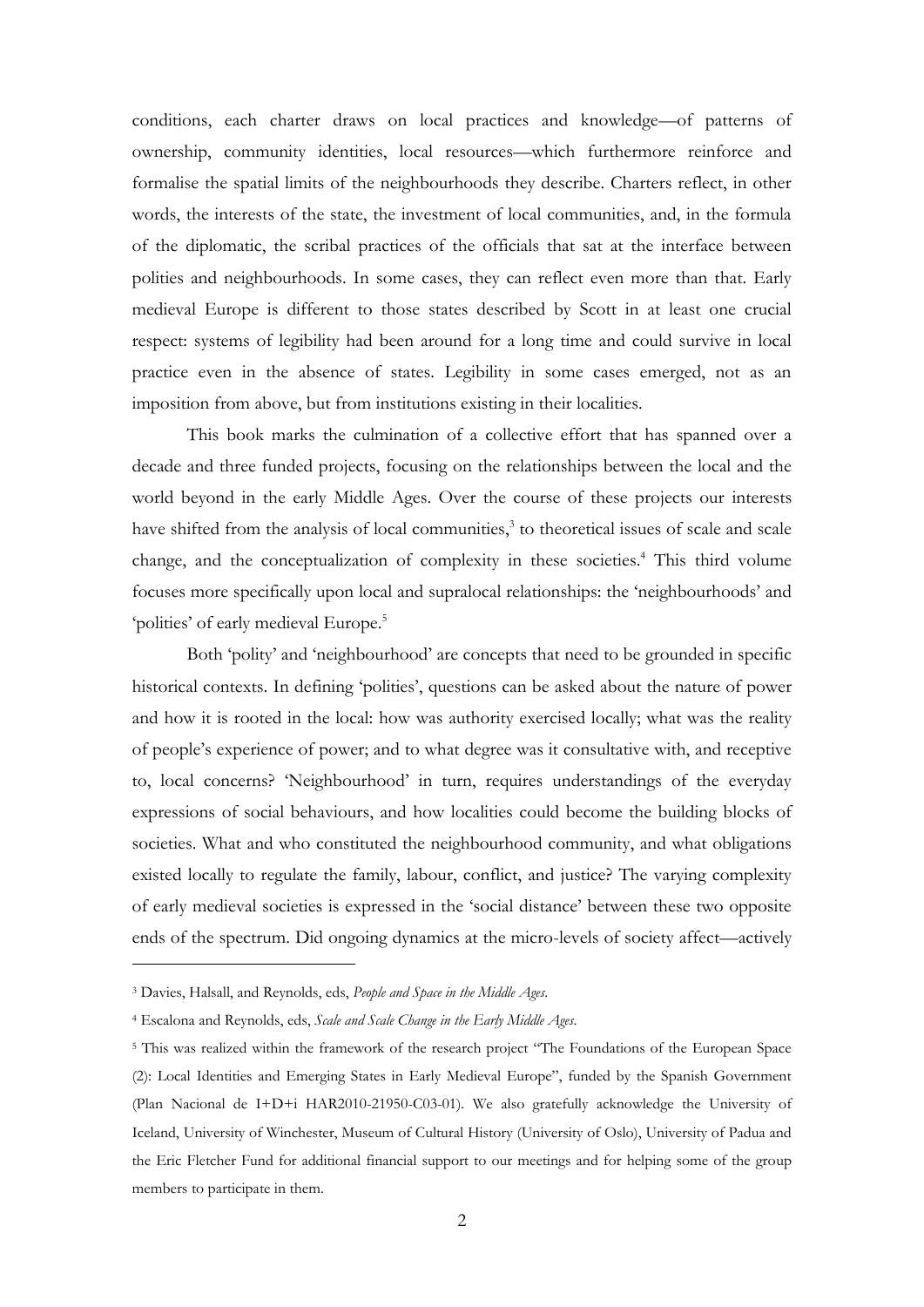or passively, directly or indirectly—higher-level socio-political constructions, or were they parallel, unconnected dimensions that only interacted sporadically? Rulers and aristocrats clearly did not exist in isolation from local issues and structures, and while early medieval local communities may not have actually 'created' the structures of governance above them, neither were they just passive sufferers of indifference or exploitation.

Any study of the interactions between early medieval localities and higher political levels inevitably evokes the issue of state formation. We have chosen to take a critical approach to such a hotly debated topic. First, we have tried to avoid the widespread teleology that, because of the form they took in the central and later middle ages, all early medieval polities necessarily were states, or that all changes in their political structures must be understood as steps in that direction. Second, we have sought to circumvent the dominant narrative that holds that the Late Antique state remained essentially operational through the early middle ages until *c*. AD 1000, when the so-called 'Feudal revolution' overturned the structures of 'public governance'. At the heart of this model is the Frankish/Carolingian core, but the narrative exerts a powerful influence over peripheries as diverse as late Anglo-Saxon England and ninth-to-tenth-century Catalonia, to name just two. It also has the effect of separating the territories that were once part of the Roman Empire or came into the sphere of 'Carolingian statehood' from other––mainly northern and eastern––regions. Here, narratives of state formation tend to be built upon anthropological/archaeological evolutionary theories that emphasise a development from fragmented to centralised power taking place between Late Prehistory and the early middle ages.

As we argue in chapter one, escaping these dominant narratives is easier if we bear in mind that a crucial feature of the early medieval period is that these were 'secondary', not pristine states, and that there were a variety of paths to (or away from) statehood. These paths were followed, albeit to different degrees, both within the Frankish core and beyond its borders. In this volume we have chosen to adopt a 'view from the edge' that focusses upon the peripheries. This is not because we think that the concepts and processes we discuss lack relevance for the 'Carolingian core'—in fact, we would contend quite the opposite––but because this perspective allows us to focus squarely on issues unencumbered by accumulated historiographical baggage. By the same token, it is our contention, that observations we make in this book about developments in the peripheries, may also be of value to analyses of the 'core' by adding texture and nuance to the dominant top-down narratives.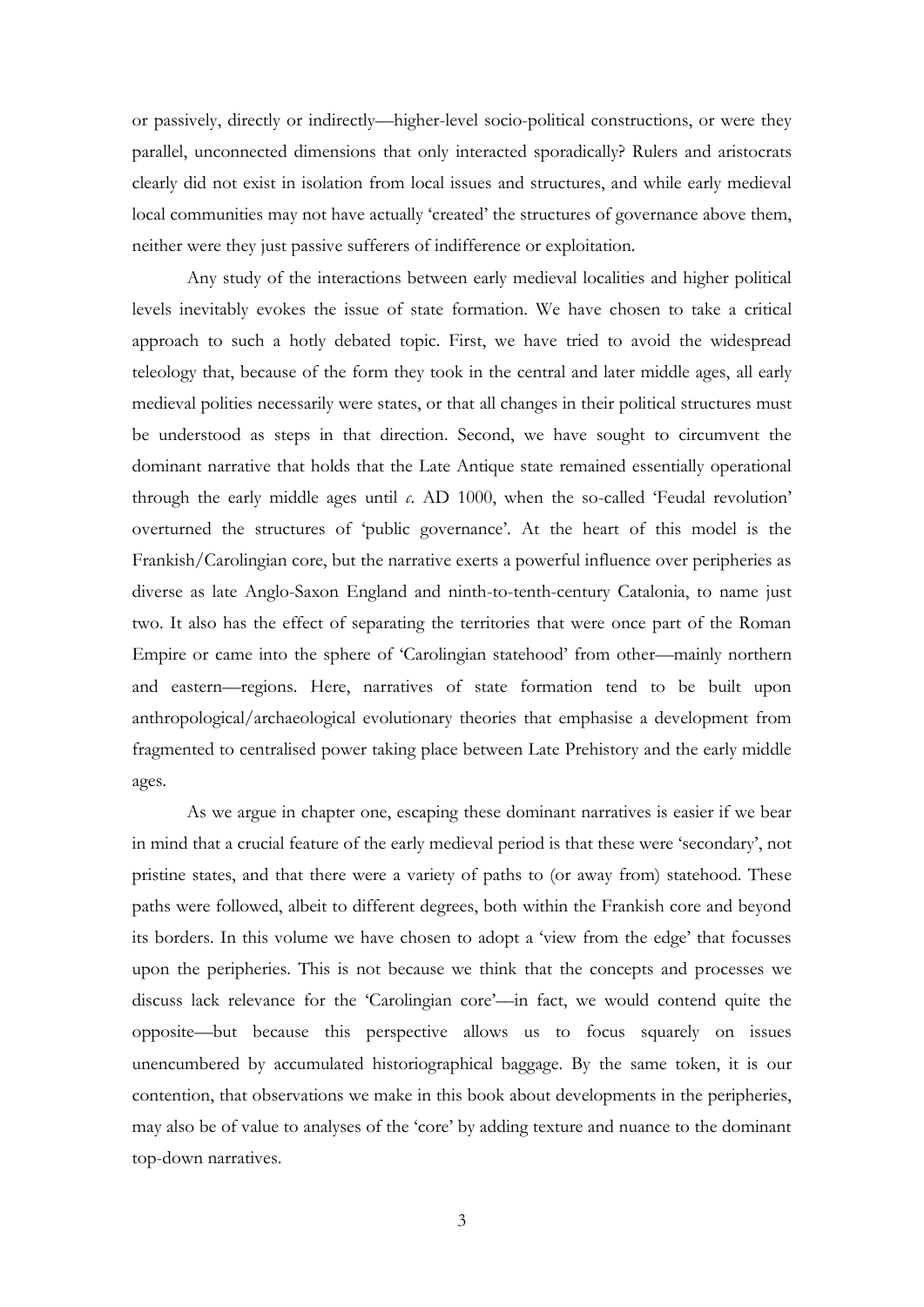Finally, we would argue that the kinds of issues that interest us in this volume can be generalized far beyond early medieval Europe to other places and historical periods, including the present. This potential for an extended dialogue with specialists from other periods and from other social sciences has been foremost in our thinking whilst assembling this volume; nevertheless, it was decided to root the book firmly in the relatively coherent laboratory of early medieval western Europe. This also requires further qualification. As in our previous outputs, no attempt has been made to provide either chronologically or geographically even coverage. Chronological themes are handled flexibly, as we are less concerned with synchronicity than with conceptually comparable processes. Early medieval Europe is characterised by uneven developments, where similar situations emerged in very different areas, sometimes centuries apart, such as (say) twelfth- or thirteenth-century Iceland, tenth-century Portugal, or ninth-century Frisia. Comparison is no less fruitful because of that. Likewise, our cases range geographically from England, to Frisia, Iberia, Iceland, Italy, and Norway (acknowledging, as in our previous books, the group's composition and main funding source with a larger proportion of papers on Iberia). It is our contention that this coverage is sufficiently diverse in time and space to examine the issues outlined below.

## *The outline of the book*

Material for this volume was enabled by periodic meetings between the contributors from 2011 to 2014, with financial support from the Spanish Government and other agencies (see note 3). As in our previous projects, this endeavour proceeded by defining an overarching conceptual framework and then addressing it through the lens of each contributor's expertise and—appropriately given the theme of the book—local knowledge. Four plenary meetings were held in Madrid, Iceland, Norway and again Madrid, in which preliminary papers were presented and debated. The second and third meetings included fieldtrips to visit some of the archaeological sites under discussion. We are grateful to a number of additional experts who accompanied us on these trips but who have not contributed directly to the volume: Francisco Reyes, Gonzalo Viñuales, Marie Ødegaard, Halldis Hobæk, and Juan Antonio Quirós. Following the meetings, preliminary drafts of the papers were produced and circulated amongst all the contributors to invite feedback and comment from all authors on each other's pieces. We believe this method, previously employed on our other projects, greatly helps to foster the necessary dialogue among contributors who would otherwise be too far removed from one another.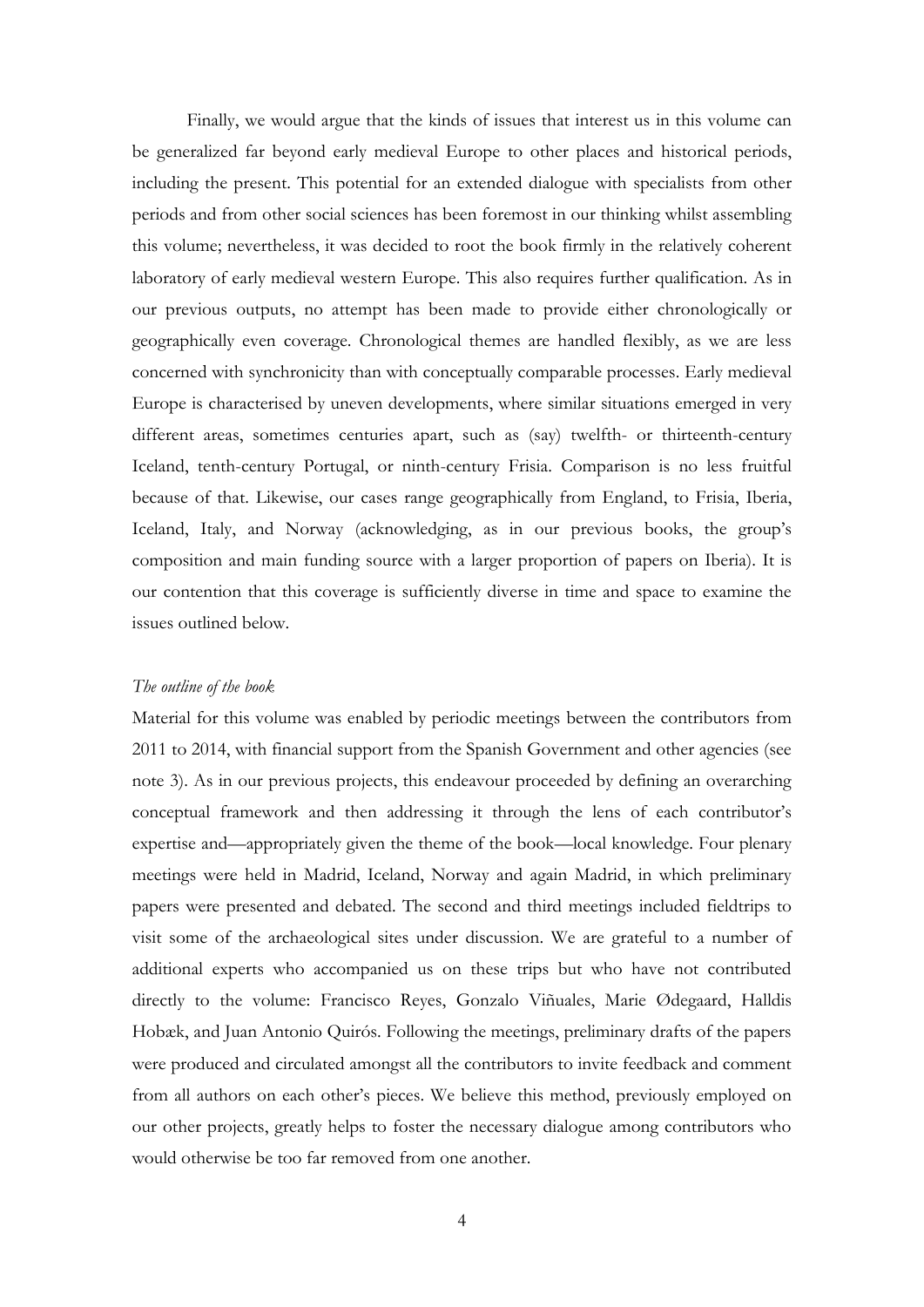The resulting papers are grouped into three sections. The first addresses the overall issue of social complexity as viewed from the localities, and how this perspective can help challenge traditional top-down narratives. All the contributers highlight the great diversity that is visible in the archaeological and written record of localities. Grenville Astill (chapter 2) argues that there is growing archaeological evidence for diversity and change in Anglo-Saxon settlements and rural landscapes. Astill explains this variability in relation to the nature of power in the later Anglo-Saxon state. He argues that this diversity reflects the uneven intensity of state impact upon localities as well as a variability in top-down control over agricultural processes. Local variability is not only a product of uneven state control. From a study of two localities in Asturias in northern Spain, Margarita Fernández Mier (chapter 3) suggests that two drivers, at different chronological horizons, led to important changes in the organization of settlements, landscapes and boundaries. Change took place in the tenth century in an area close to and under the direct influence of the kingdom's main royal centre. This contrasts with a mountainous area, away from royal power, where similar changes only occured in the twelfth century, mainly due to the intensification of seigneurial control.

Local variability is also a feature of Alexandra Chavarría's contribution (chapter 4). She argues that burial practices in northern Italy underwent increasing diversity, both in rites and locations, at a time between the more stable Roman and Carolingian periods. She makes an explicit connection between standardization in burial practices and state control, and regards the intervening phase of diversification as an indication of local initiatives coming to the fore. Funerary evidence is also explored in Iñaki Martín Viso's paper (chapter 5). He examines a type of burial in rock-cut graves, common in the southwest of the Duero basin in central Spain, that seems to be characteristic of local communities at a time of very little state intervention. He argues that this kind of burial monument was a marker of local agency, but one which was scaled up into larger cemeteries serving supralocal areas. Ultimately, this practice came to influence upper levels of society, as it was adopted during the first half of the tenth century at newly created or rebuilt strongholds promoted by the Asturian kings.

The second section of the volume focusses on the supralocal—a larger-thanneighbourhood scale—to illustrate how the relationships between the lower and upper political levels differed depending on several factors, mainly social distance. Frode Iversen (chapter 6) deals with the important practical and ideological role of public assemblies ('things') in Scandinavia. He argues that these were venues for a great degree of bottom-up agency emanating from small supralocal communities, particularly in the earlier period, but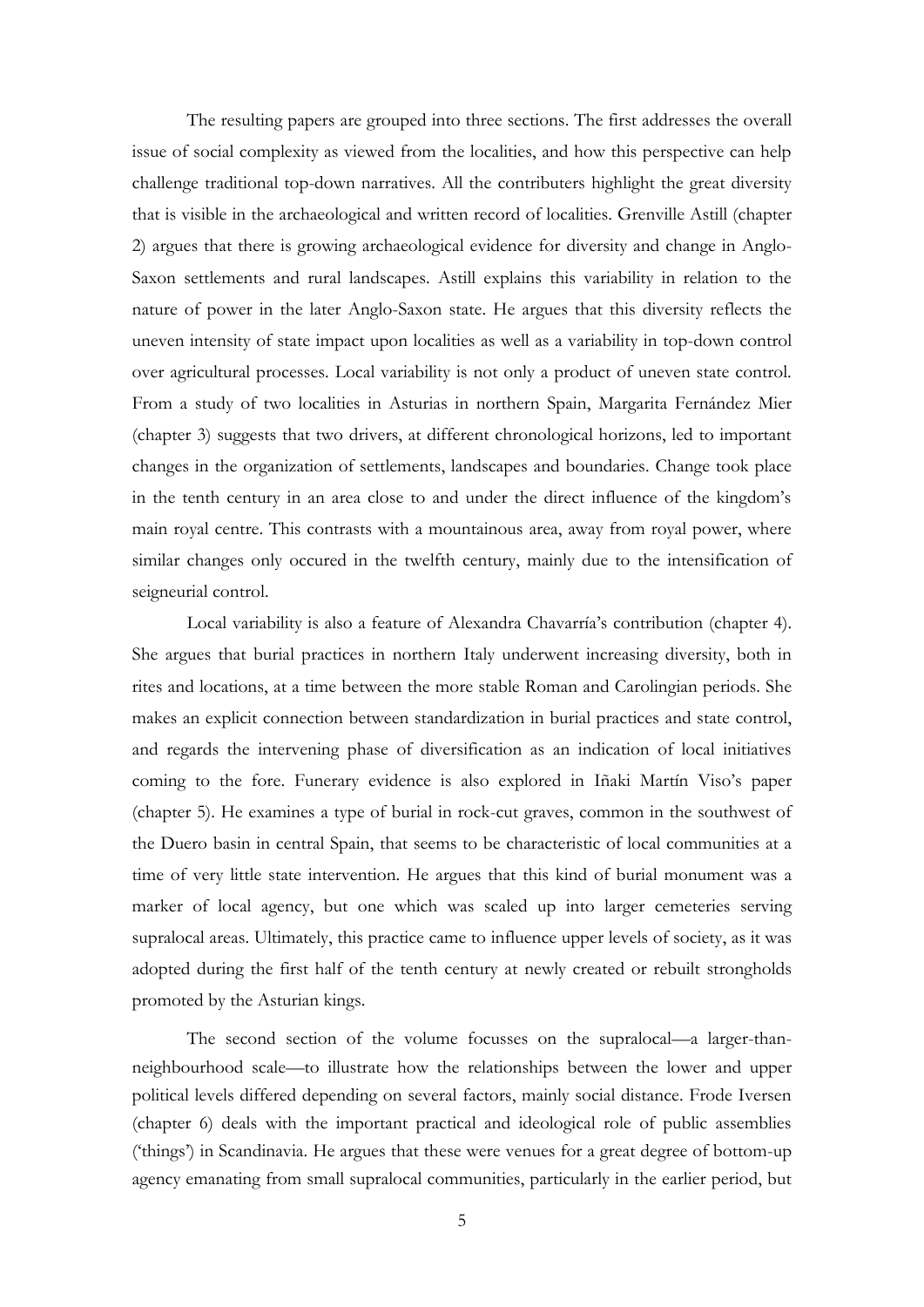that there was a progressive emptying of higher political business from these assemblies as political complexity increased and the state developed. This notion of a progressive growth in the polity's scale and complexity finds an interesting counterpart in Alfonso Vigil-Escalera's chapter (chapter 7). Using examples from the region of Madrid in central Spain, he describes methods to reconstruct small-scale supralocal communities comparable to those of Norway. However, unlike Norway, in the context of a more developed, large-scale state of Late Roman pedigree, it seems that the collective institutions of these territories were orientated primarily towards their internal functioning, and did not influence processes at the state level, which was too distant in social and political terms. This makes the Iberian example more similar to Iversen's final stage of separation between kings and things, despite obvious chronological and geographical differences.

Chapters by Orri Vésteinsson (chapter 8) and Letty Ten Harkel (chapter 9) present extreme cases of social distance. In both papers, 'local' is defined in terms of relatively large spatial entities: the island of Iceland and the territories of three ringforts on Walcheren (Frisia, Netherlands) respectively. Both describe instances of 'distant states and kings', that is, contexts where a minimum inteference from the higher political spheres was felt. Vésteinsson shows how, in the total absence of intrusion from Norwegian kings, awareness of an overarching, superior political level formed a fundamental component of Icelandic identity and the basis of political competition on the local scene. Before the thirteenth century, the Norwegian monarchy was in Iceland essentially an ideological tool, and a means, through either direct or inferred participation, by which political advancement in Iceland could be achieved. Belonging to a wider—largely passive—Norwegian realm was, it seems, a crucial component of local Icelandic political identities. Ten Harkel, by contrast, discusses a peripheral area of the Frankish realm (Walcheren, Frisia), where in the face of Viking raids, she argues, direct intervention from the Carolingian state—including statedriven defence arrangements—was more minimal than is traditionally assumed. Focussing on the evidence for intermediate supralocal power and the close distribution of fortifications, she suggests that state intervention was nonetheless effective, either by handing over territory to Viking leaders as part of a bargaining process, or to monastic landowners.

These case-studies can be contrasted with other areas where a much greater degree of state intrusion upon localities can be recognised. This is the core argument of the chapter by Stuart Brookes and Andrew Reynolds (chapter 10). By comparing several regions of England they illustrate how the growth of the state in the late Anglo-Saxon period favoured the development of a network of districts that, although they involved consultative assemblies of supralocal scale, were primarily a top-down instrument of administration. Whilst ostensibly part of the same system, the character of these districts, however, varied from region to region. In some cases a continuation of ancient, well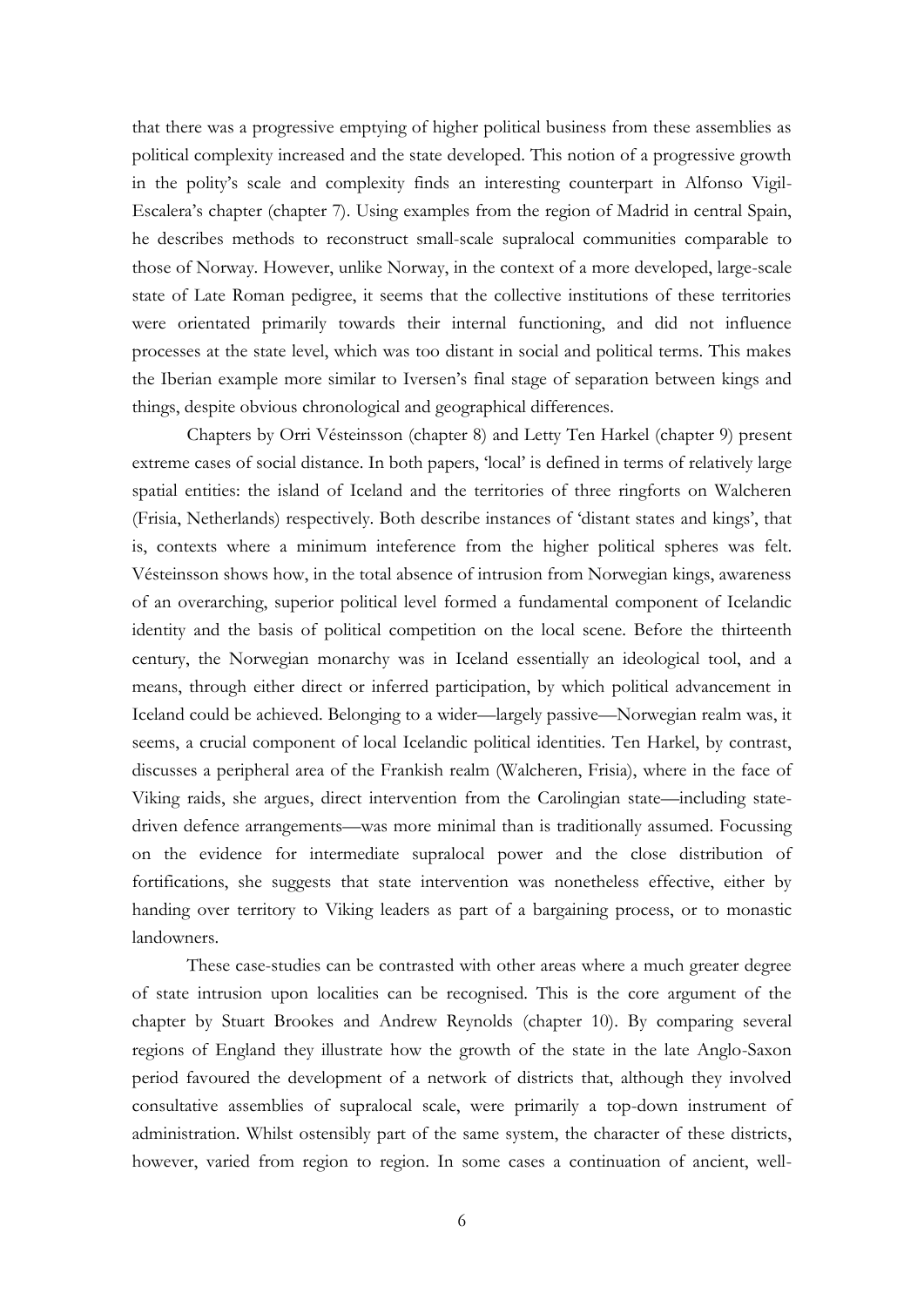established territories can be recognised, whilst in other cases there was a wholesale territorial re-organization; variances that reflected the changing conditions of domination in different regions and contexts.

The last section of the volume comprises four chapters that focus more explicitly on the interactions between the local and the supralocal. The fact that supralocal actors, institutions and powers need to root themselves locally, at one point or another, means that local space is also the setting for larger-scale connections, whether material or ideological. Iberia is the context for three of these papers, but it is more significant that all four use charters as their primary source of evidence. This focus makes land transfers the paramount social process under discussion. Across the section there is a common thread that connects charter-making with its legal and cultural constraints, notions of landed property, the role of land transactions in creating social complexity, the materiality of space, and the divisions whereby complexity materializes itself in local landscape.

Through a detailed analysis of specific formulas that appear in north Iberian charters, Wendy Davies (chapter 11) argues for the existence of a charter-writing tradition that derived from Late Antique practice but was so embedded in local culture that it managed to survive long into the medieval period. Davies's study makes a powerful case for the resilience of statehood in a stateless period – a crucial, if often neglected aspect of secondary state formation. Her chapter, moreover, provides an insight about cultural transmission that is relevant to the following two papers about north Iberia. Álvaro Carvajal (chapter 12) discusses the vocabulary used in tenth-century charters to describe rural settlements. He argues that the ubiquitous term 'villa' was not a reference to a physical settlement but a notion employed by lords to categorize the basic unit of aristocratic land holding. It was only with the growth of aristocratic landownership and attendant settlement changes in the central medieval period (suggested also on archaeological grounds by Fernández Mier above) that the seigneurial and physical senses of 'villa' became synonymous.

Building upon an overall argument that emphasizes the multi-scalar nature of landownership patterns, Julio Escalona (chapter 13) explores land transfer records from tenthcentury central Castile. He argues that such texts provide insights into Dense Local Knowledge. This term describes the local experiences of landscape (a densely symbolized space that contains a representation of the community and its past) as knowledge that is created from everyday experience, transmitted orally within the local society, and is primarily accessible only to local actors. Escalona suggests that Dense Local Knowledge functioned as an interface between the local and the supralocal. It was not directly accessible to supralocal actors, but they needed it and could only harness it in order to build and maintain their estates by drawing on the knowledge of intermediaries or through negotiation with locals. This argument is largely shared by Alex Langlands (chapter 14) in